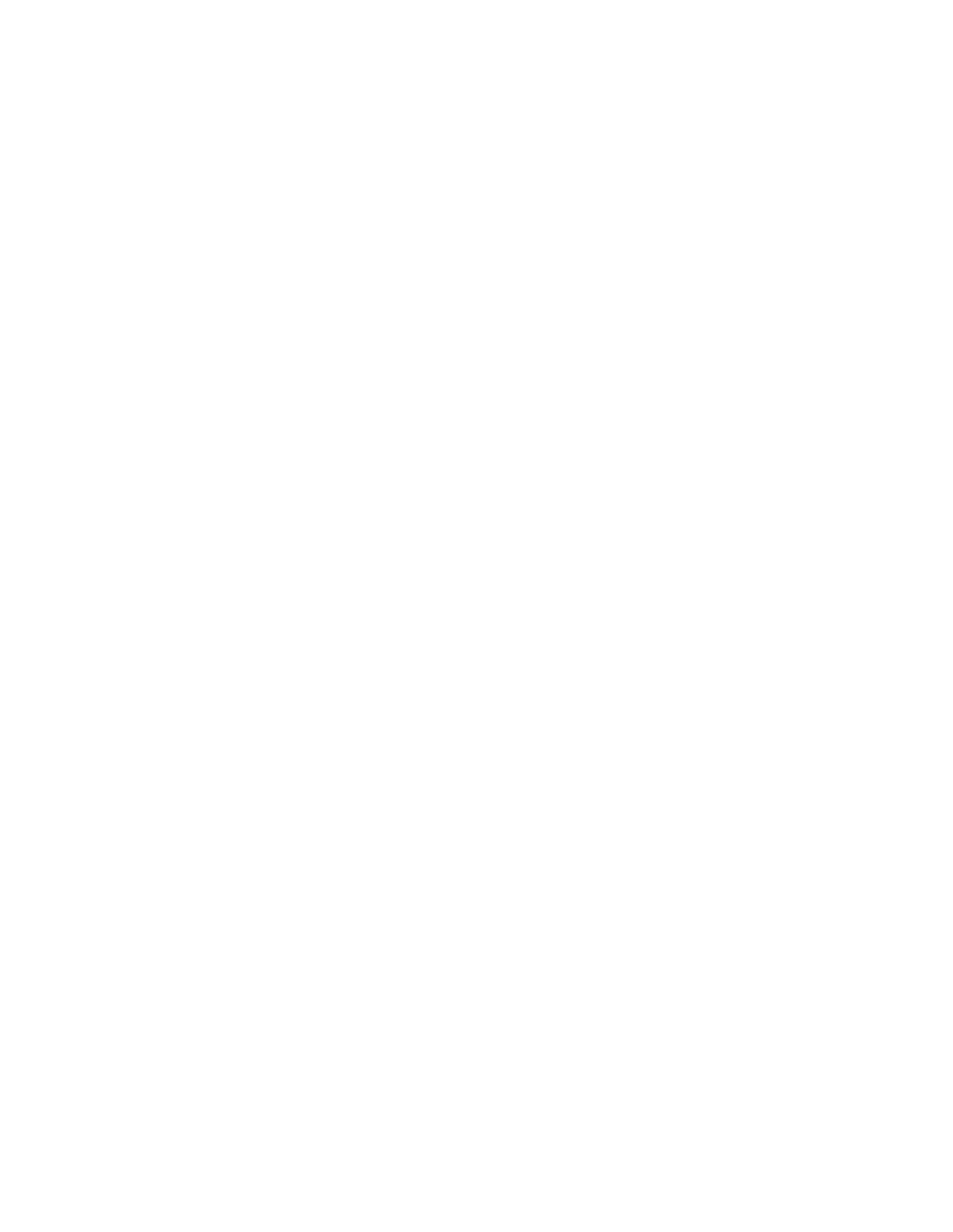

# Contents

| 1. |              |  |  |  |  |  |
|----|--------------|--|--|--|--|--|
|    |              |  |  |  |  |  |
|    |              |  |  |  |  |  |
| 2. |              |  |  |  |  |  |
|    |              |  |  |  |  |  |
|    |              |  |  |  |  |  |
| 3. |              |  |  |  |  |  |
|    |              |  |  |  |  |  |
|    | a)           |  |  |  |  |  |
|    | b)           |  |  |  |  |  |
|    | c)           |  |  |  |  |  |
|    | d)           |  |  |  |  |  |
| 4. |              |  |  |  |  |  |
|    |              |  |  |  |  |  |
|    | a)           |  |  |  |  |  |
|    | b)           |  |  |  |  |  |
|    | $\mathsf{c}$ |  |  |  |  |  |
|    | d)           |  |  |  |  |  |
|    | e)           |  |  |  |  |  |
|    | f)           |  |  |  |  |  |
|    | g)           |  |  |  |  |  |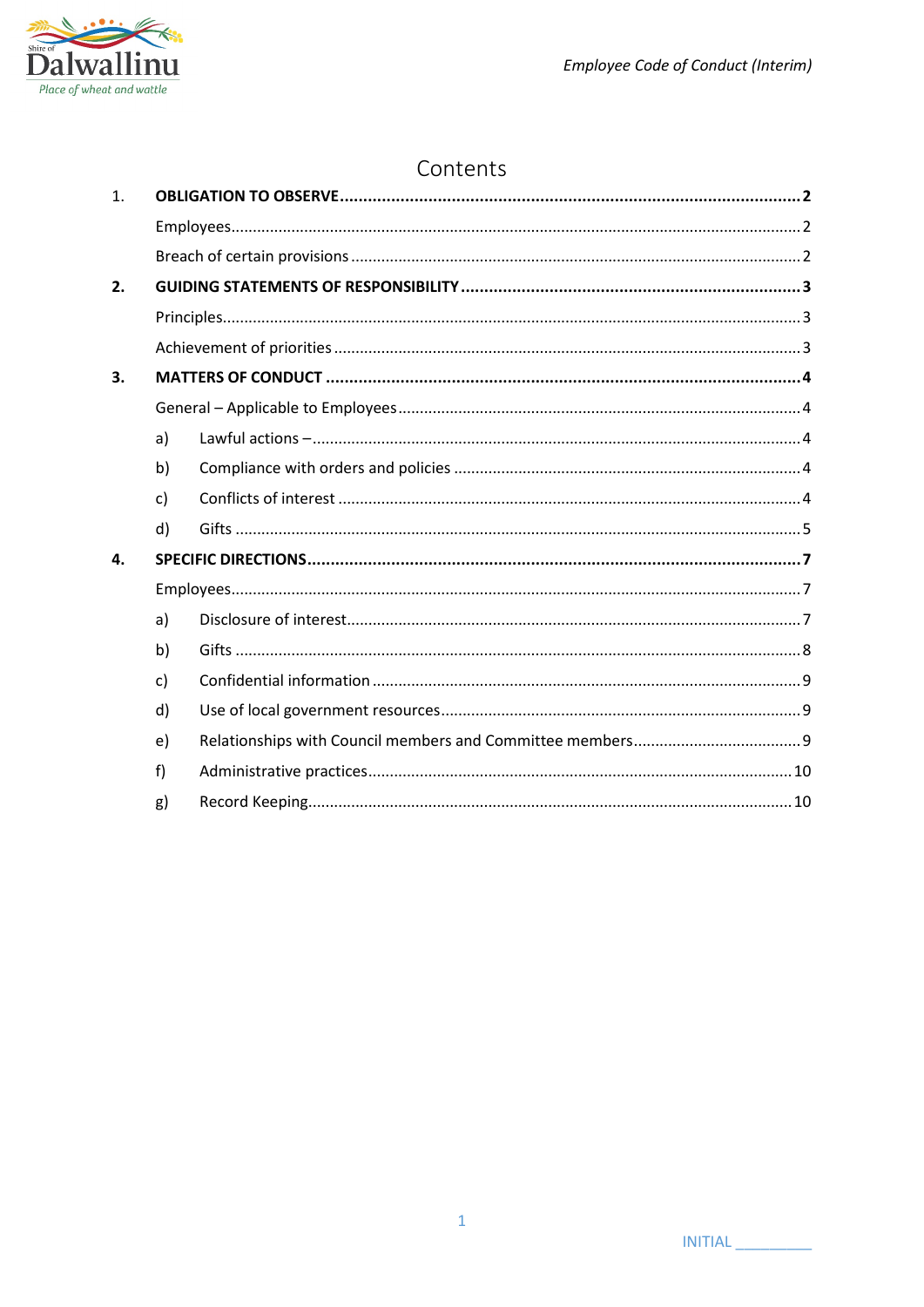

A local government's Chief Executive Officer, in accordance with Section 5.51A of the *Local Government Act 1995*, and Regulation 19AF and 19AA of the *Local Government (Administration) Regulations 1996*, is required to adopt a Code of Conduct to be observed by employees.

The Code of Conduct is to contain matters as prescribed by Regulations and can also make further provision for expectations of employees.

The Code of Conduct is a statement of guidance and specific requirements to be observed by employees of the Shire.

The Code of Conduct is to apply, insofar as it is applicable to each employee of the Shire. Any provision in this Code of Conduct is of effect only to the extent that it is not inconsistent with the Act and regulations, and any other statutory power.

This Code of Conduct does not seek to replicate the role of or requirements for employees contained in other legislation, including but not limited to the *Local Government Act 1995* and the *Local Government (Administration) Regulations 1996.* The Guiding Statements of Responsibility section of the Code requires individuals to be aware of their obligations.

# **Definitions**

*Employee* means any person who is employed by the Shire. For the purposes of the sections of the Code of Conduct in relation to employees' disclosure of interests, this shall include a person who under a contract for services with the local government will provide advice or a report on a matter.

# <span id="page-3-0"></span>**1. OBLIGATION TO OBSERVE**

# <span id="page-3-1"></span>**Employees**

The obligation for employees to observe a Code of Conduct arises from –

- The *Local Government Act 1995 s 5.103,*
- The *Local Government (Administration) Regulations 1996, and*
- The terms and conditions of their employment with the Shire.

The observance of Council policies and this Code is a key responsibility of any employee and any breach of those responsibilities could incur disciplinary action, including termination, via the management framework established in accordance with the CEO's responsibilities under Section 5.41(g) of the *Local Government Act 1995.*

# <span id="page-3-2"></span>**Breach of certain provisions**

Where a requirement in the Code of Conduct is prescribed in an Act or Regulations, any alleged breach may be investigated by another statutory body, including but not limited to –

- Department of Local Government, Sports and Cultural Industries; and
- Corruption and Crime Commission.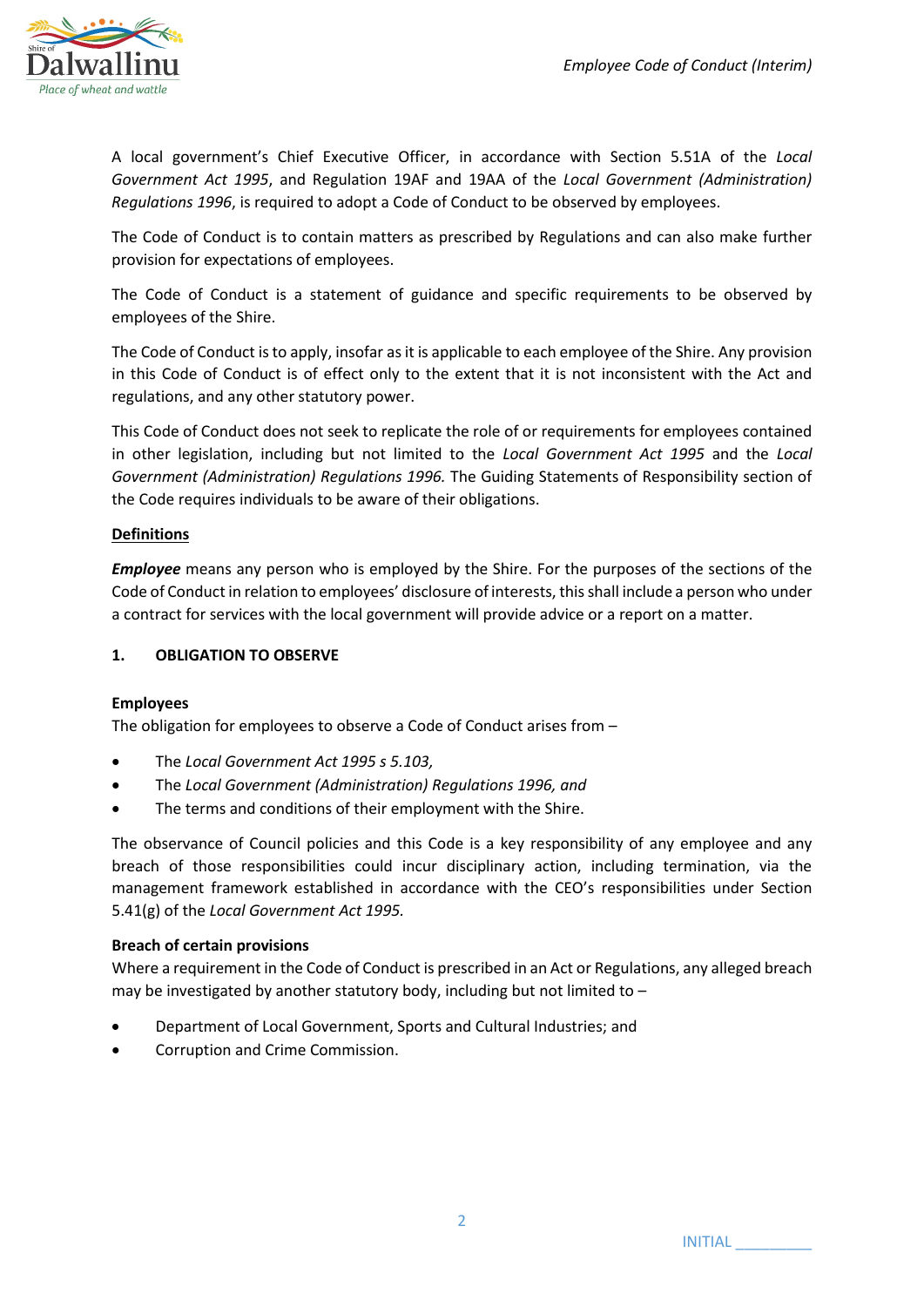

# <span id="page-4-0"></span>**2. GUIDING STATEMENTS OF RESPONSIBILITY**

#### <span id="page-4-1"></span>**Principles**

- a) In acting in the capacity of an employee of the Shire, all persons shall observe the principles outlined in Division 2 of the *Local Government (Model Code of Conduct) Regulations 2021*. Specifically, any person acting in that capacity shall –
	- act with reasonable care and diligence;
	- act with honesty and integrity;
	- act lawfully;
	- avoid damage to the reputation of the local government;
	- be open and accountable;
	- base decisions on relevant and factually correct information; treat others with respect, courtesy and fairness;
	- not be impaired by mind affecting substances.
- b) Additionally, all employees shall
	- provide relevant and factually correct information to decision-makers;
	- fulfil their public and professional duties in a manner that is ethical, impartial, objective, responsible and in the best interests of the local government uninfluenced by fear or favour;
	- act in accordance with their obligation of fidelity to the local government;
	- not use or attempt to use their positions for personal benefit or the personal benefit of others, either by influencing others, the improper use of information gained in the performance of their duties, or otherwise;
	- contribute to the good governance and strategic priorities of the Shire in accordance with the adopted vision, values, plans and budget as amended by Council from time to time;
	- Understand and be mindful of their role, responsibilities, empowerment and limitations and act within those parameters
		- $\circ$  Local Government Act 1995 sections 2.7, 2.8, 2.9, 2.10, 5.41, part 5 division 9 and generally;
		- o Local Government (Administration) Regulations 1996 Reg part 4A;
		- o Committee Terms of reference;
		- o Employee Position Descriptions;
		- o Delegation Registers et al.
	- Refrain from making allegations which are improper or derogatory, unless true, in the public interest and in an appropriate forum;
	- Refrain from any form of conduct in the performance of their official or professional duties which may cause any reasonable person unwarranted offence or embarrassment.

# <span id="page-4-2"></span>**Achievement of priorities**

The local government framework of: the Council, the staff body and any Committees that the Council resolves to constitute; is established to ensure the Council's corporate goals are achieved, its strategies are implemented and its statutory obligations met. The achievement of these requirements, in accordance with adopted plans and strategies, requires teamwork, cooperation and respect for the unique role of each component of that framework.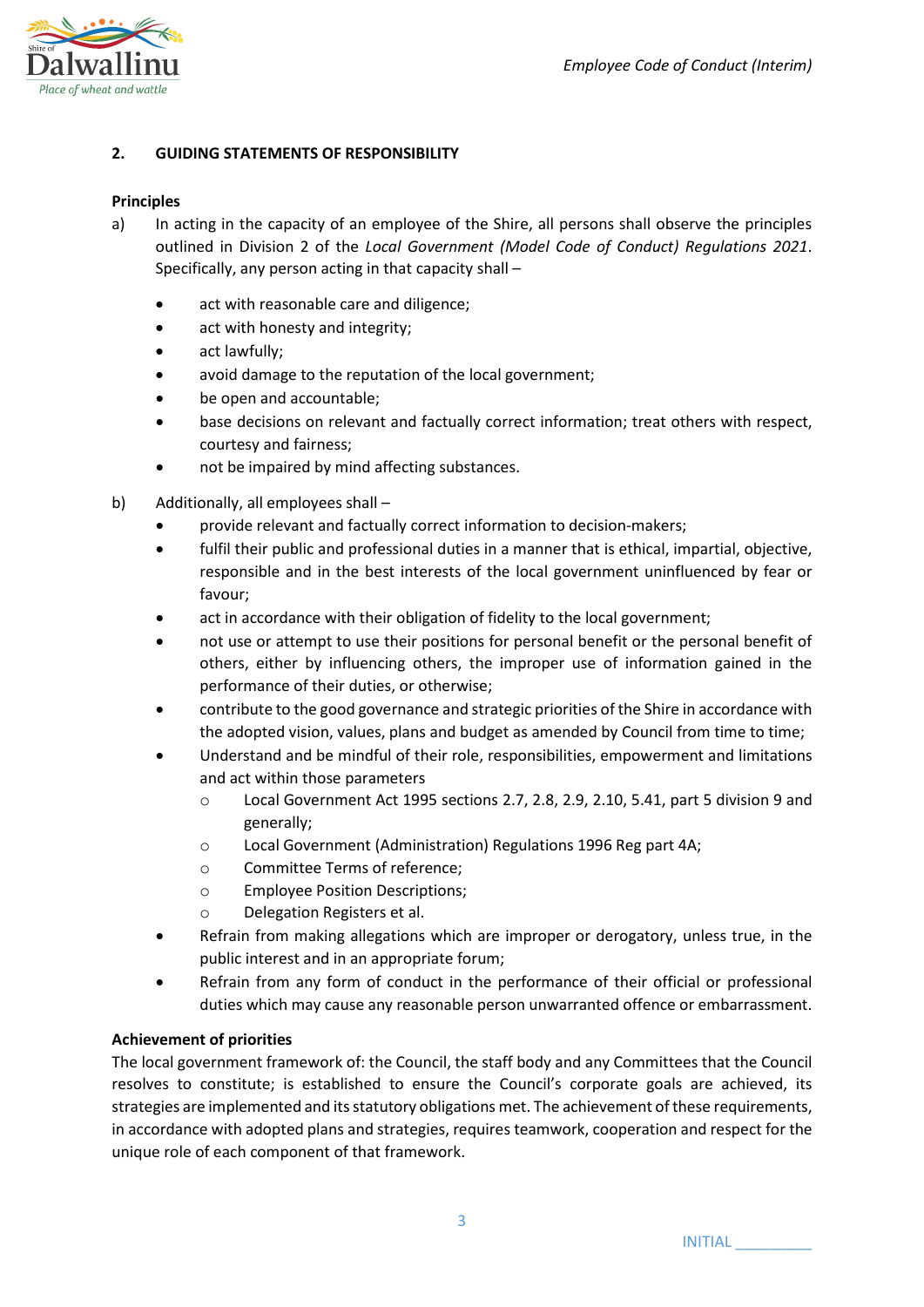

#### <span id="page-5-0"></span>**3. MATTERS OF CONDUCT**

#### <span id="page-5-1"></span>**General – Applicable to Employees**

<span id="page-5-2"></span>a) Lawful actions –

It is the responsibility of all employees to act in a manner that is lawful and in accordance with the Acts, Regulations, codes and other policies and procedures that are relevant to their particular position.

Any omission of a specific requirement from this Code of Conduct does not negate a person's responsibility to observe and comply with provisions that are applicable to their position.

- <span id="page-5-3"></span>b) Compliance with orders and policies
	- i) Employees will comply with any lawful and reasonable order given by any person having authority to make or give such an order.
	- ii) Any doubts as to the propriety of any such order shall be taken up with the superior of the person who gave the order and, if resolution cannot be achieved, the Chief Executive Officer.
	- iii) Employees will give effect to the lawful policies of the local government and/or have due regard for the lawful policies of the local government in decision making, whether or not they agree with or approve of them.
- <span id="page-5-4"></span>c) Conflicts of interest

An important consideration for any employee is to ensure that there is no actual (or perceived) conflict of interest between their personal interests and the impartial fulfilment of their statutory or contracted civic or professional duties –

- i) Any employee intending to undertake a dealing in land within the local government area that involves an application for planning consent or subdivision approval, or which may otherwise be in conflict with the Shire's functions, shall provide written notice of this intention to the Chief Executive Officer. The notice shall be provided as soon as practicable in all circumstances, but where an application is to be lodged with the local government or another statutory body for approval, then within seven (7) days of the lodgment of that application. This requirement does not extend to the purchase of the principal place of residence.
- ii) Where a relative (refer definition in section 3.2.4.2 of this code) of an employee with that person's knowledge is intending to undertake a dealing in land within the local government area that involves an application for planning consent or subdivision approval, or which may otherwise be in conflict with the Shire's functions, written notice shall also be provided in accordance with section 3.2.1.3(a).
- iii) Where it is the Chief Executive Officer or a relative of the Chief Executive Officer intending to undertake a dealing in land in accordance with this section, the written notification required is to be provided to the President.
- iv) When an application is made by an employee or a relative of any of those persons, the employee has no greater or lesser rights than those of any other member of the public in relation to access to information and access to Shire Officers. Employees shall observe the requirements of seeking information through the usual local government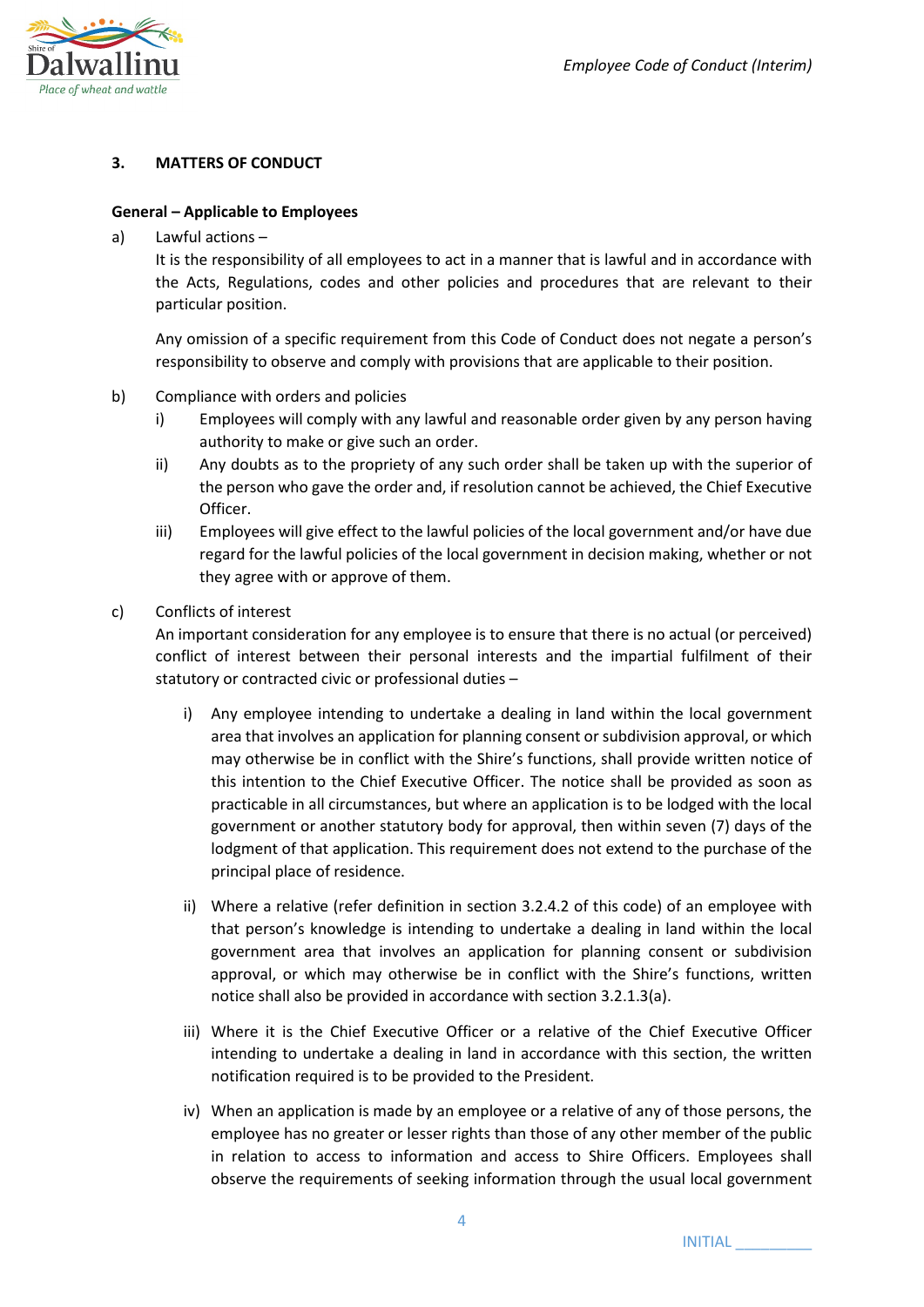

process for a member of the public and booking appointments in their own time to meet with officers of the Shire.

v) In receiving a written notice on a matter where a local government decision is required, the Chief Executive Officer or the President as the case may be, shall consult with the most senior officer having responsibility for planning matters as to the requirement or otherwise of an assessment of the application by a suitable qualified independent person and as to the appropriateness of determining the application under delegation or referring it to Council for a decision.

Nothing in this section negates or replaces the disclosure requirements of any person in accordance with –

- Division 6 of the *Local Government Act 1995* Disclosure of Financial Interests;
- Regulation 11 of the *Local Government (Administration) Regulations 1996* Disclosure of Interest or
- Any other disclosure requirements of this code.

It is not the intention of this requirement to disadvantage any person due to their election to office or their employment. The requirement is to ensure there is minimum potential for perceptions of or actual undue influence, advantage or disadvantage for an employee.

<span id="page-6-0"></span>d) Gifts

Notewell: this section does not relate to the Chief Executive officer, who is bound by separate gift provisions under the *Local Government Act 1995*. In this section the Chief Executive Officer has determined a threshold for the provisions of *Local Government (Administration) Regulations 1996* regulation 19AF as being \$300.

*activity involving a local government discretion* means any activity that cannot be undertaken without an authorization from the local government or by way of a commercial dealing with the Shire.

*gift* means any disposition of property, or the conferral of any other financial benefit, made by one person in favour of another otherwise than by will (whether with or without an instrument in writing), without consideration in money or money's worth passing from the person in whose favour it is made to the other, or with such consideration so passing if the consideration is not fully adequate, but does not include any financial or other contribution to travel (in that specific requirements for contributions to travel are covered in Section 5.83 of the *Local Government Act 1995*). This definition excludes -

- A gift from a relative;
- A gift that must be disclosed in accordance with *Local Government (Elections) Regulations 1997* reg 30B;
- A gift from a statutory authority, government instrumentality or non-profit organisation for professional training;
- Other exclusions as defined by the Act or Regulations.

*notifiable gift* in relation to an employee means –

a gift given to the employee that is worth between the relevant minimum threshold and \$300, or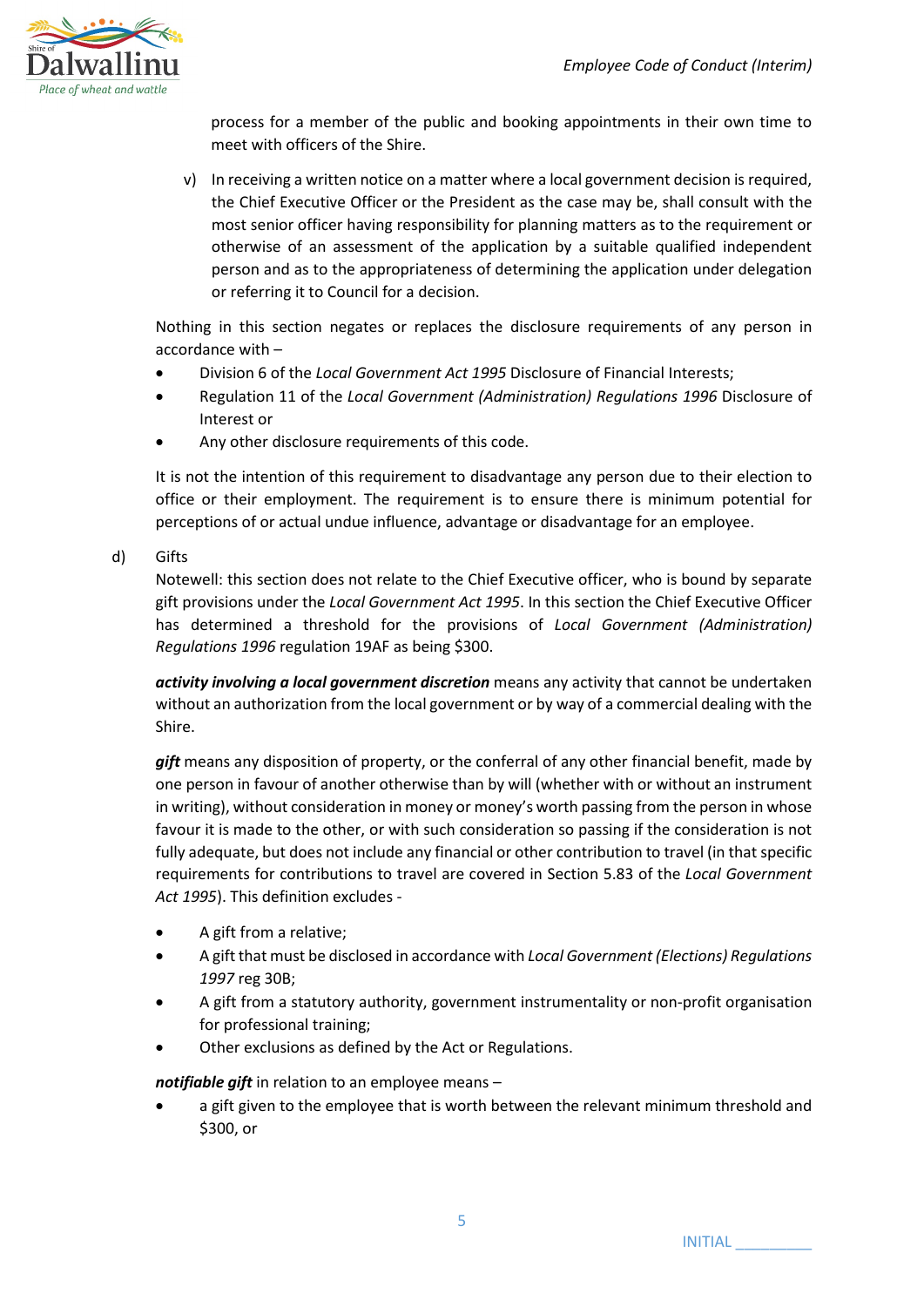

a gift that is one of 2 or more gifts given to the employee by the same person within a period of 6 months that are in total worth between the relevant minimum threshold and \$300.

*prohibited gift* is a gift worth \$300 or more or a gift that is one of 2 or more gifts given to the employee by the same person within a period of 6 months that are in total worth of \$300 or more.

*relative* is a parent, grandparent, brother, sister, uncle, aunt, nephew, niece or lineal descendent of the person or of the person's spouse or de facto partner or the spouse or de facto partner of the other specified relatives whether or not the relationship is traced through, or to, a person whose parents were not actually married to each other at the time of the person's birth or subsequently, and whether the relationship is a natural relationship or a relationship established by written law.

*token gift* is not defined in the Acts or Regulations, and for the purposes of this Code of Conduct is taken to mean a gift or multiple gifts that are less than the minimum notifiable gift threshold.

| Donor/Giver of gift                                                                         | <b>Token gift</b> |      | Notifiable gift                                                                                                                                                                                                                                                                                                                                                                                                                                                                                                                                                                                                                                                  | <b>Prohibited</b><br>gift |  |
|---------------------------------------------------------------------------------------------|-------------------|------|------------------------------------------------------------------------------------------------------------------------------------------------------------------------------------------------------------------------------------------------------------------------------------------------------------------------------------------------------------------------------------------------------------------------------------------------------------------------------------------------------------------------------------------------------------------------------------------------------------------------------------------------------------------|---------------------------|--|
| IS or is likely to be undertaking<br>an activity involving a local<br>government discretion | Less<br>\$50      | than | Between \$50 and \$300                                                                                                                                                                                                                                                                                                                                                                                                                                                                                                                                                                                                                                           | More than<br>\$300        |  |
| Is NOT undertaking an activity<br>involving a local government<br>discretion                | Less<br>\$200     | than | Between \$200 and \$300                                                                                                                                                                                                                                                                                                                                                                                                                                                                                                                                                                                                                                          |                           |  |
| Exclusions from requirement<br>to notify                                                    | N/a               |      | donor is a relative;<br>$\bullet$<br>through a will;<br>$\bullet$<br>contribution to travel;<br>$\bullet$<br>from Commonwealth, State or LG<br>funds;<br>ordinary course of occupation<br>٠<br>unrelated to duties as elected<br>member or employee;<br>from a political party where<br>person a member and travelling<br>for<br>political activity<br>or<br>to<br>represent the party;<br>a gift that must be disclosed<br>٠<br>under Elections Regs r.30B;<br>a gift from a statutory authority,<br>government instrumentality or<br>non-profit<br>association<br>for<br>professional training;<br>a gift from Local Government<br>Professionals Australia WA. |                           |  |
| Disclosure requirements                                                                     | None              |      | To be notified to CEO within ten (10)<br>days and declared in Annual return                                                                                                                                                                                                                                                                                                                                                                                                                                                                                                                                                                                      | N/A                       |  |

- i) The notification of the acceptance of a notifiable gift is required to be in writing and include details of –
	- The name of the person who gave the gift;
	- The date on which the gift was accepted;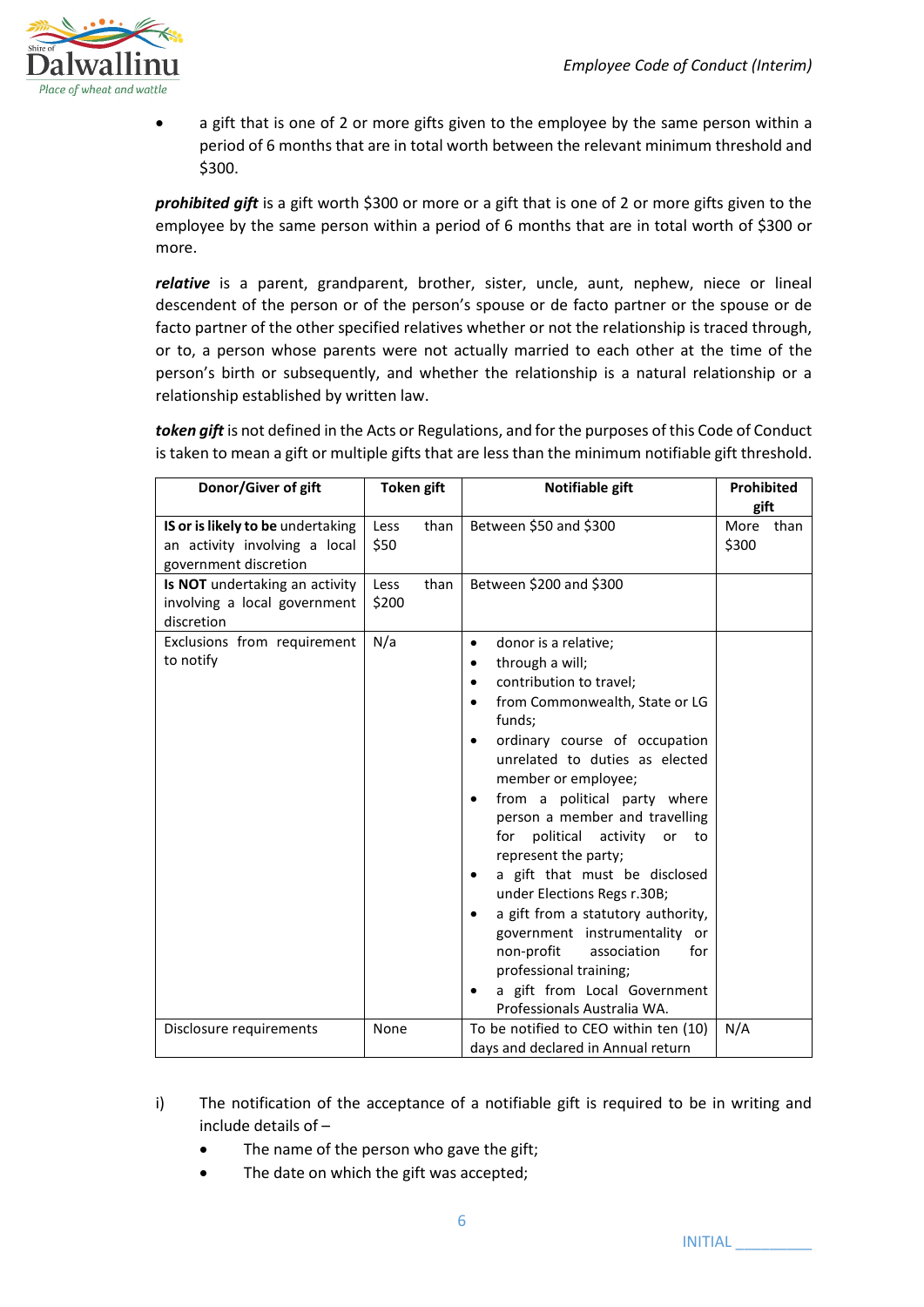

- A description and the estimated value of the gift;
- The nature of the relationship between the employee and the person who gave the gift.
- ii) If the gift is notifiable being one of 2 or more gifts given to the employee by the same person within a period of 6 months that have a cumulative value of above the notifiable threshold, then regardless of the value of each individual gift, the notification is required to include, in relation to all gifts accepted within the 6 month period from that person –
	- A description;
	- The estimated value;
	- The date of acceptance.
- iii) The CEO is to maintain a register of notifiable gifts and record in it the details of notifications given to comply with a requirement under this section.
- iv) The CEO is to record details of the gift on the Shire's website.

# <span id="page-8-0"></span>**4. SPECIFIC DIRECTIONS**

*The following sections of the Code of Conduct will address specific matters of conduct and, as necessary, provide specific direction on actions that must be taken when and as a matter arises by a person acting in a specific role.*

#### <span id="page-8-1"></span>**Employees**

<span id="page-8-2"></span>a) Disclosure of interest

**Interest** – Any interest that could, or could reasonably be perceived to, adversely affect the impartiality of the person having the interest and includes an interest arising from kinship, friendship or membership or an association.

This section does not apply to interests referred to in Section 5.60 of the *Local Government Act 1995* (in that a financial interest or a proximity interest must be disclosed in the manner described in Division 6 of Part 5 of that Act).

An employee is excused from a requirement under (i) or (ii) to disclose the nature of an interest  $if -$ 

- The employee's failure to disclose occurs because they did not know that he or she had an interest in the matter; or
- The employee's failure to disclose occurs because the employee did not know the matter in which he or she had an interest would be discussed at the meeting and the employee discloses the nature of the interest as soon as possible after becoming aware of the discussion of a matter of that kind.

Any interest that arises for an employee on a matter before the Council or a Committee for determination is required to be disclosed in the manner specified in (i) or (ii). However, in recognition of the requirements discharged by employees during the course of their employment, including but not limited to the exercise of delegated authority, purchasing and tender evaluation, recruitment and selection, inspection and regulation, interests shall also be disclosed in other circumstances.

Disclosures are required to be made to the CEO in these circumstances –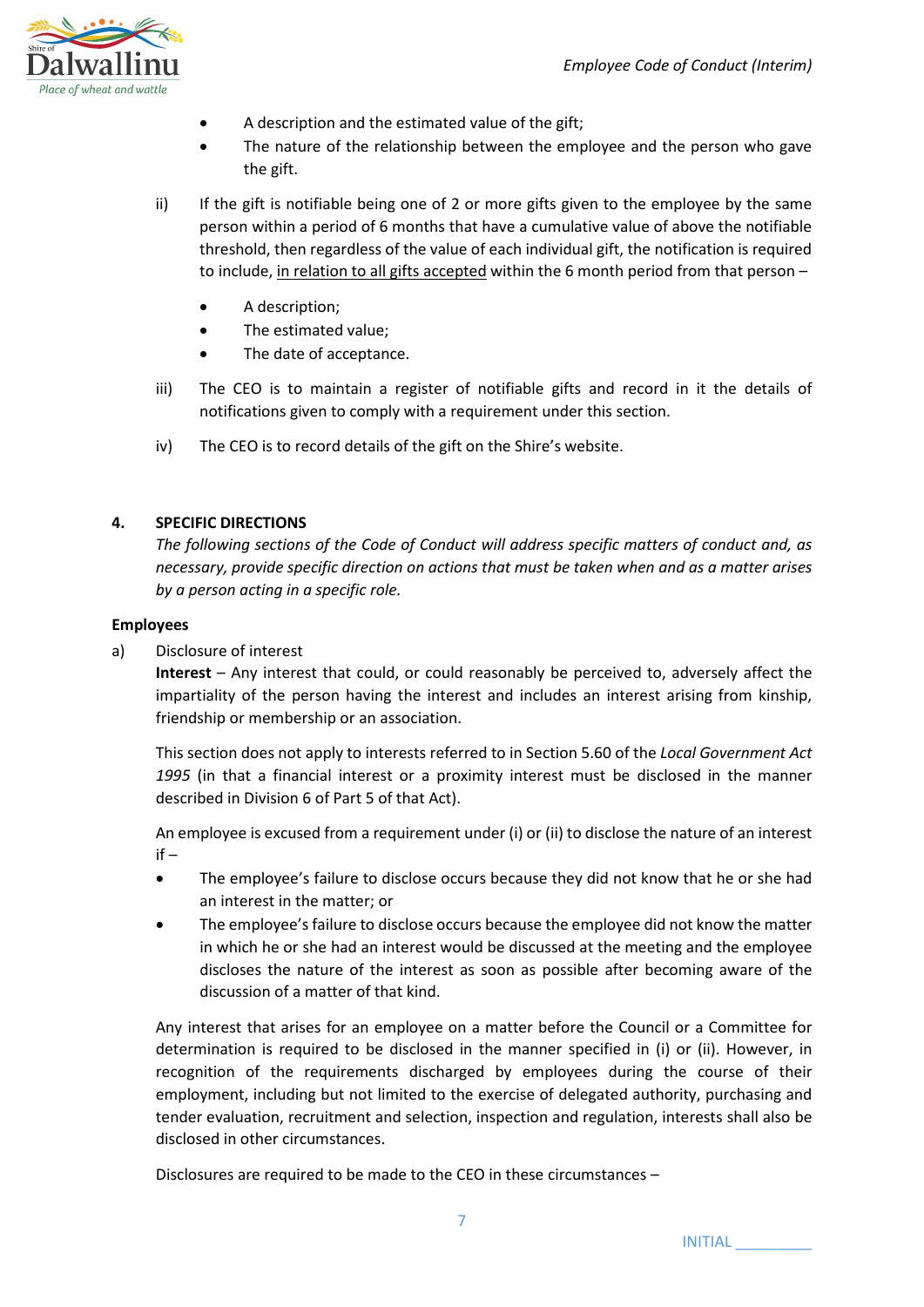

- i) An employee who has an interest in any matter to be discussed at a Council or Committee meeting attended by the employee is required to disclose the nature of the interest –
	- in a written notice to the CEO before the meeting; and/or
	- at the meeting immediately before the matter is discussed.
- ii) An employee who has given, or will give, advice in respect of any matter to be discussed at a Council or Committee meeting not attended by the employee is required to disclose the nature of any interest the employee has in the matter –
	- in a written notice given to the CEO before the meeting; and/or
	- at the time the advice is given.
- iii) If in order to comply with the requirements of (i) or (ii) an employee makes a disclosure in a written notice given to the CEO before a meeting, then –
	- before that meeting the CEO is to cause the notice to be given to the person who is to preside at the meeting;
	- immediately before a matter to which the disclosure relates is discussed at the meeting, the person presiding is to bring the notice and its contents to the attention of the persons present.
- iv) If in order to comply with the requirements of the section  $-$ 
	- the nature of an employee's interest in a matter is disclosed at a meeting; or
	- a disclosure is made at a meeting if it is realised than an employee has an interest in a matter that they had not previously realised was for discussion at that meeting; or
	- The presiding member brings to the attention of those present at the meeting a written disclosure; then the nature of the interest is to be recorded in the minutes of the meeting.
- v) If during the course of discharging the requirements of their employment, an employee becomes aware of an interest or a potential interest, that interest or potential interest is to be disclosed in a prompt and full manner to the CEO and direction sought on the ability to continue to discharge the requirements of their employment in this case.
- vi) If an employee is intending to engage in private work outside of their employment with the Shire, either with a person or body with an interest in a proposed or current contract with the local government, or if the arrangement could, or could reasonably be perceived to, either immediately or in the future, result in an interest for the employee arising in their employment with the Shire, the intention to engage in this work shall be disclosed in a prompt and full manner to the CEO and direction sought on the appropriateness of the arrangement.
- <span id="page-9-0"></span>b) Gifts
	- i) Employees are required to refrain from accepting a prohibited gift from a person who
		- is undertaking or seeking to undertake an activity involving a local government discretion; or
		- it is reasonable to believe is intending to undertake an activity involving a local government discretion.
	- ii) An employee is required to notify the CEO of the acceptance within 10 days of accepting the gift, when the gift is a notifiable gift from a person who  $$ 
		- is undertaking or seeking to undertake an activity involving a local government discretion; or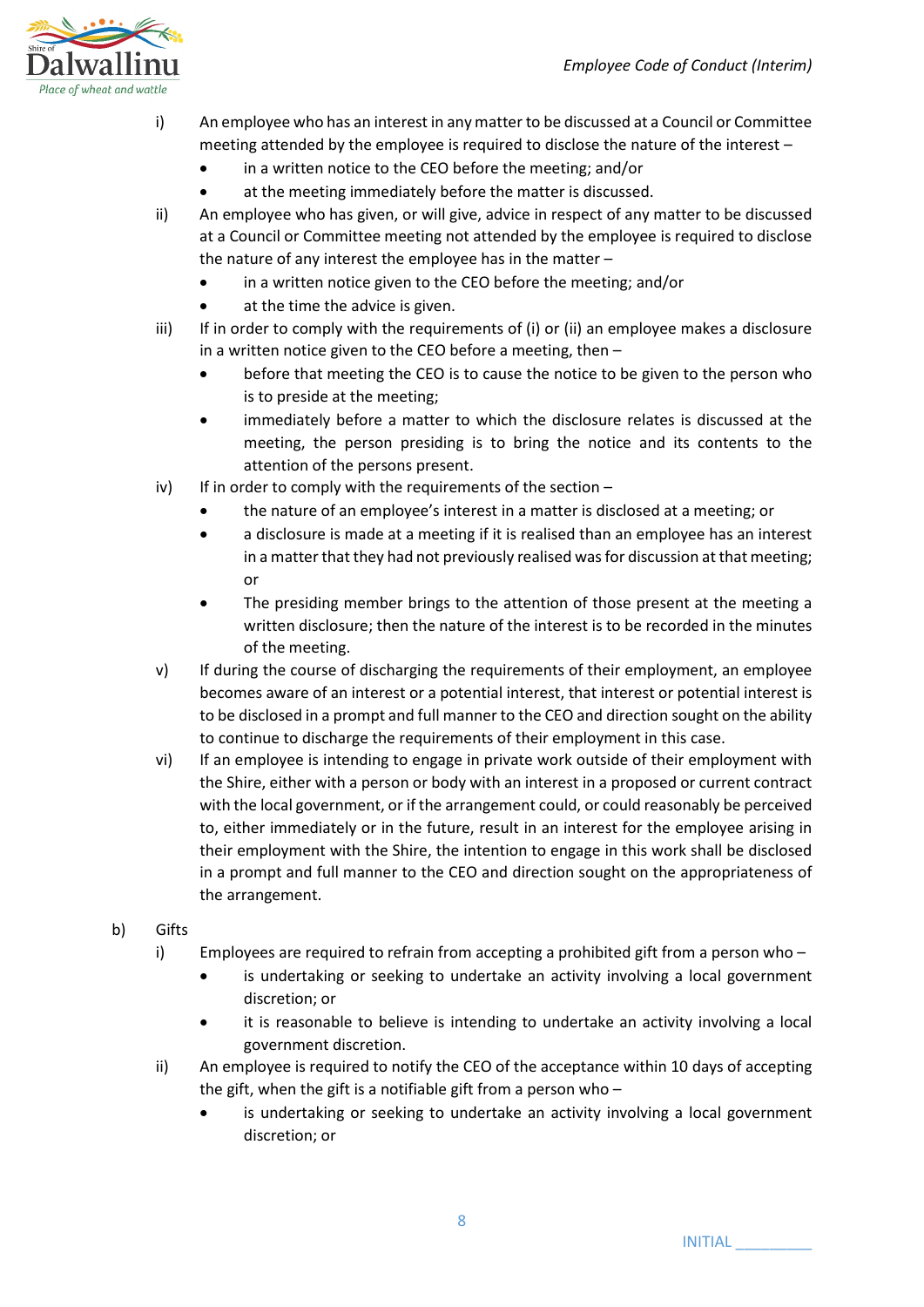

it is reasonable to believe is intending to undertake an activity involving a local government discretion.

### <span id="page-10-0"></span>c) Confidential information

Confidential information must only be disclosed by an employee to another person to the extent that is necessary for the employee to do so in the performance of his or her duties.

Confidential information is that which is discussed during a meeting or that part of a meeting that is closed to members of the public in accordance with the provisions of the *Local Government Act 1995*, or that is in a document of the local government that is marked confidential, or any other information obtained during the performance of duties that could reasonably be considered to be confidential or of a sensitive nature.

Nothing in this section enables the disclosure of any confidential or sensitive information to any Council member or Committee member if the information does not directly relate to a confidential matter that is on the agenda for a meeting of the Council or the Committee, nor to any employee who is not empowered or required by virtue of their position in the organisation to have that information.

The handling of confidential or sensitive information is a significant responsibility for employees with authorised access to such information. Any imparting of such information must be undertaken in strict accordance with the requirements of this code. Where there is any doubt as to the requirements to impart confidential or sensitive information, caution is urged as any unauthorised disclosure of such information is considered a serious breach of the employee's responsibilities.

#### <span id="page-10-1"></span>d) Use of local government resources

An employee shall make proper use of the Shire's resources and shall not use them for personal or private purposes, unless the use is otherwise provided for in a contract of employment, or authorized by the CEO by some other means.

It is acknowledged that minor incidental (not primary and not majority) use of certain resources will be provided for in operational requirements. An example of this would be to conduct an internet search or check a personal email account on a Shire computer during a designated break. This type of minor incidental use is provided for in the Shire's email and internet practice, whereby it is stated these facilities are for almost exclusive business use.

#### <span id="page-10-2"></span>e) Relationships with Council members and Committee members

Employees are employed by and responsible to the CEO. While their direction, supervision and management is the sole responsibility of the CEO in accordance with Section 5.41(g) of the *Local Government Act 1995*, it is also recognised that the CEO has a responsibility to the Council to ensure employees provide it with relevant and quality advice.

Employees shall therefore be aware of their duty to, via the CEO, provide relevant and quality advice to the Council and Committee. They shall also act courteously and with due respect during their dealings with the Council, any Committee, any Council member or Committee member. It is expected that employees will deal with each other, Council members and Committee members in an honest and respectful manner.